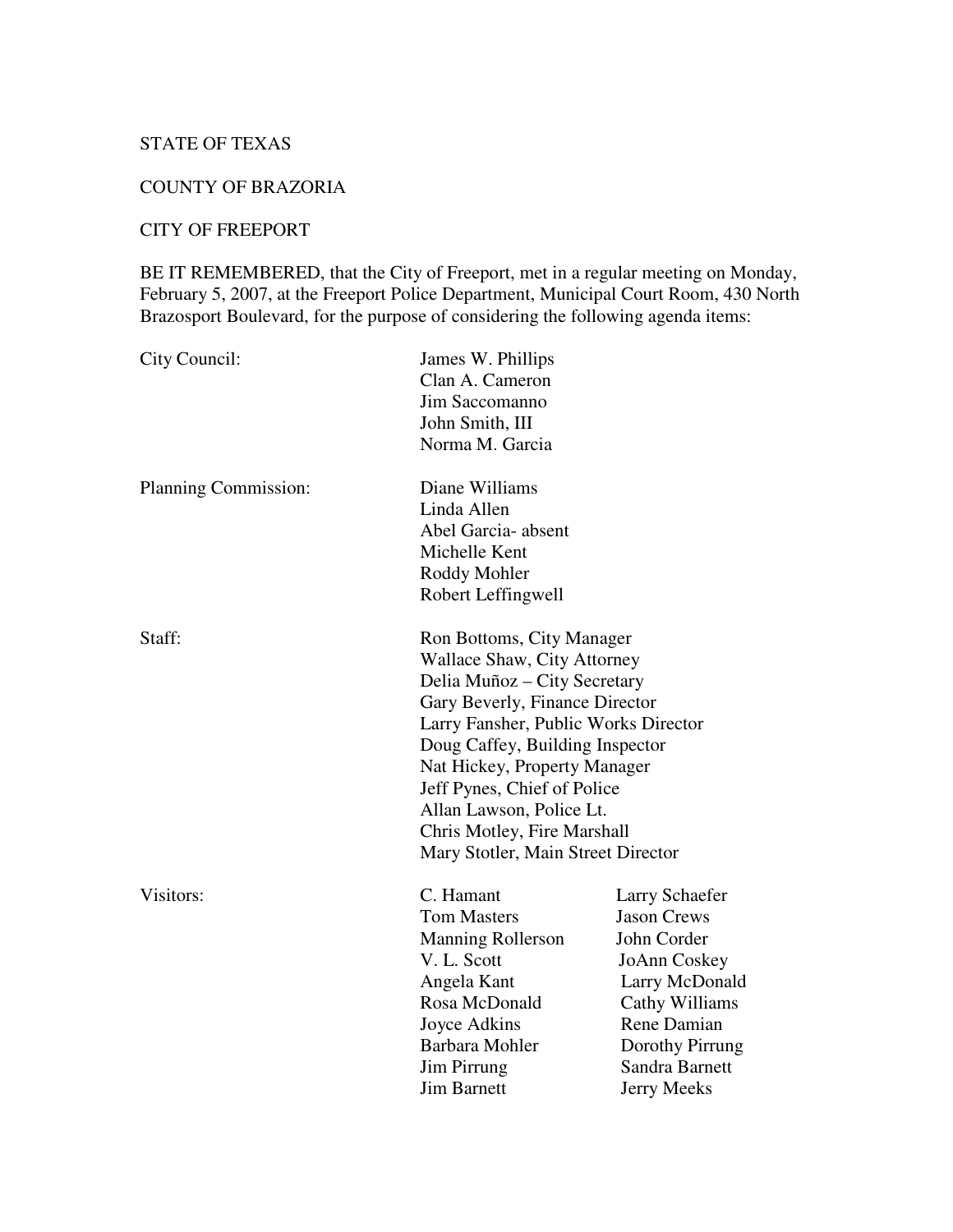Eric Hayes Lon Siddal Larry Kirkland James Lindsey Grant Poynor Cynthia Pekar Frank Dietz Ken Smith

Pixie Floyd Cele Damian Lila Loyd Mary Ruth Rhodenbaugh Roy Averett Shannon Averett

## Call to order.

Mayor Phillips called the meeting to order at 6:03 p.m.

Invocation.

Wallace Shaw offered the invocation.

Pledge of Allegiance.

Mr. Bottoms' led the Pledge of Alliance.

Approval of the January 16, 2007 Council Minutes.

On a motion by Councilman Saccomanno, seconded by Councilwoman Garcia, with all present voting 4 to l, Council approved the minutes of January l6, 2007. Councilman Cameron opposed.

#### Attending Citizens and Their Business.

Pixie Floyd welcomed Mayor Phillips back to the bench.

Manning Rollerson said he got a Municipal Court ticket for explaining to his daughter the difference between an "Uncle Tom and a "house nigger". He said he had a right to free speech according to the constitution and wanted a refund on his fine. Mayor Phillips advised him to appeal his ticket at county court level.

Joyce Adkins stated that Code Enforcement was sending mowing letters and reminded Council that January had 5 days of no rain.

Chief Pynes introduced five new officers to the Department:

- Brett Champion
- Marcus Salinas
- Justin LaSoya
- Mathew Christopolus
- Scott Lanham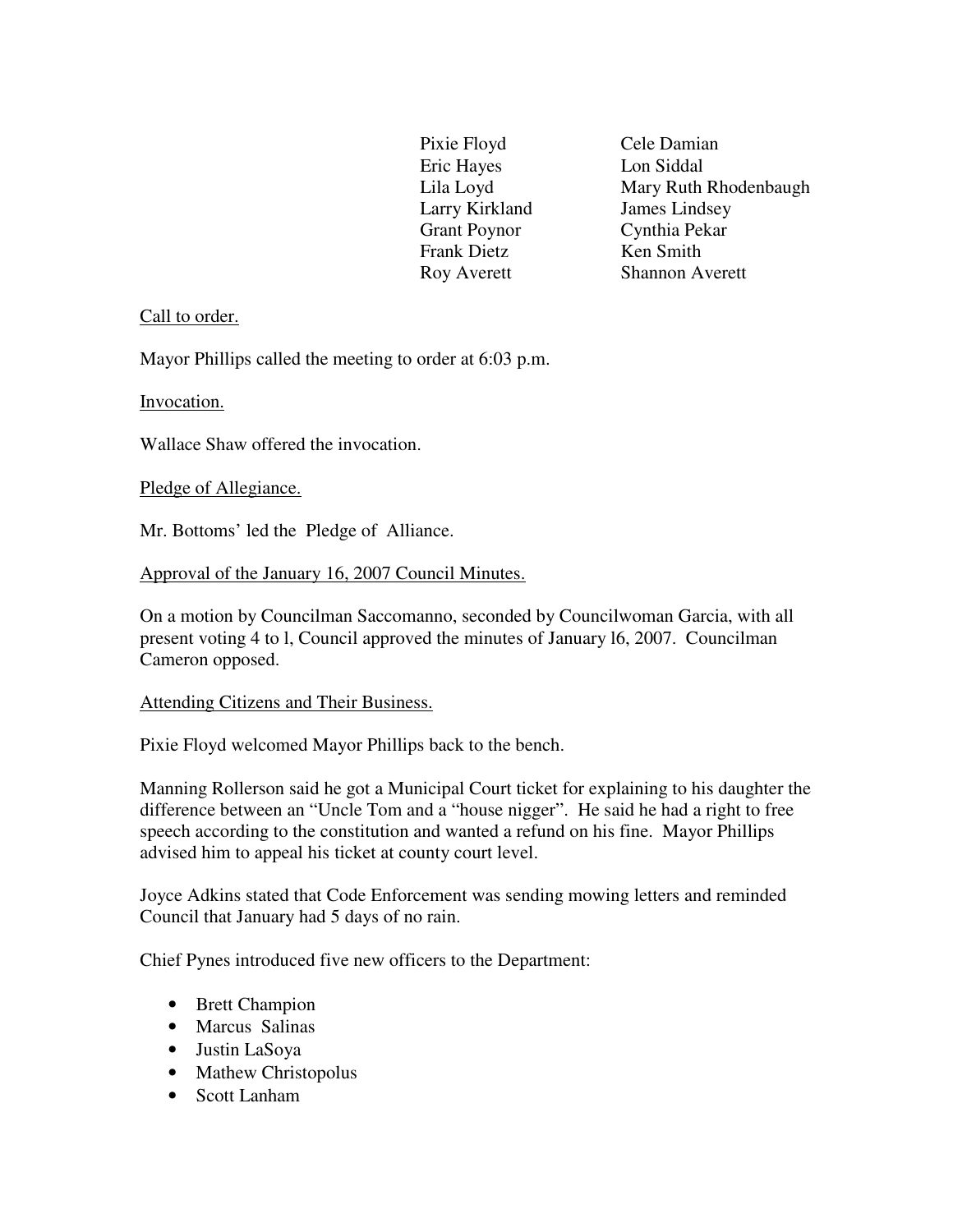Chris Motley, Fire Marshall introduced six new firemen to the Department:

- Brad Lane
- Nathan Theriot
- Justin Hornsby
- J. T. White
- Brandon Lee Faulk
- Mike Jaster

Mayor Phillips welcomed them to the City.

Presentation of the annual financial audit for fiscal year 2005-2006 by Tom Masters of Kennemer-Masters, LLC.

Tom Masters of Kennemer, Masters & Lunsford, LLC presented to Council their audit of the financial statements of the City of Freeport for year ending September 30, 2006.

On a motion by Councilwoman Garcia, seconded by Councilman Saccomanno, with all present voting "aye", Council unanimously approved the annual financial audit for fiscal year 2005-2006 by Tom Masters.

Consideration of the approval of Resolution No. 2007-2132 endorsing legislation to prohibit the construction of new off-premise signs along State Highway 288.

On a motion by Councilman Smith, seconded by Councilman Saccomanno, with all present voting "aye", Council unanimously approved Mary Stotler's recommendation to approve Resolution No. 2007-2132 endorsing legislation to prohibit the construction of new offpremise signs along State Highway 288.

**Public Hearing**: A Joint Public Hearing with the Planning Commission to consider Granting a Specific Use Permit to board a vessel, redemption games, Bingo parlor and live entertainment for the Texas Star Casino at 307 Sailfish, Bridge Harbor.

There being a quorum with the City Council and the Planning Commission, Mayor Phillips opened the public hearing at 6:30 pm. to consider granting a Specific Use Permit to board a vessel, redemption games, bingo parlor and live entertainment for the Texas Star Casino, at 307 Sailfish, Bridge Harbor.

Joyce Adkins stated that the boat had not been in "motion" and felt the city should not revamp codes to accommodate them. She had a problem with them operating the 8-liners games/redemption games at a large scale. The City did not have the man power to police the establishment. Also felt that their permit had expired and opposed the City granting them a new permit.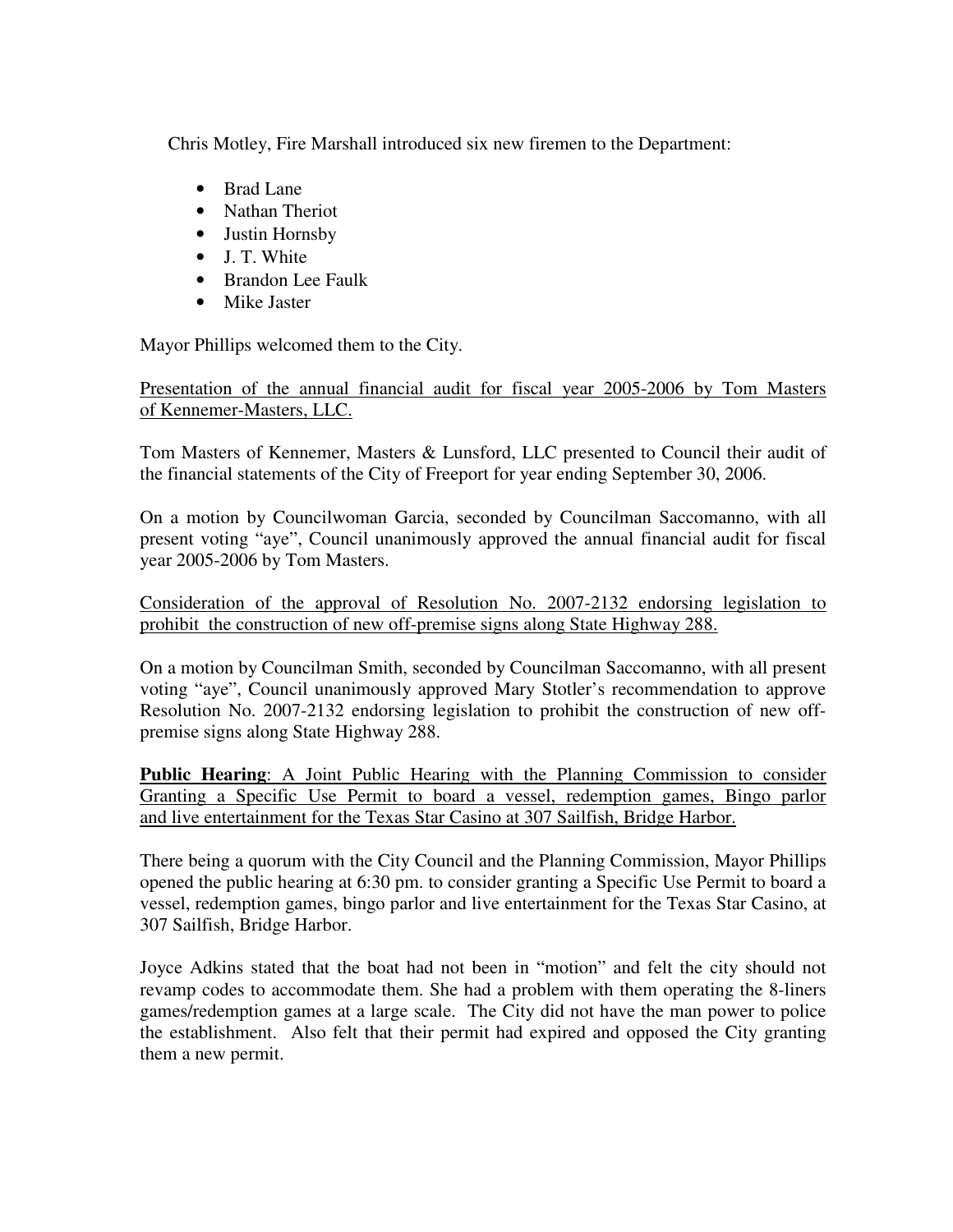John Corder, a licensed plumber contractor in the City who obeys the law, he stated that he worked for the Texas Star Casino with a written contract and was discharged without payment. It was weeks later that he received payment and was disrespected by the management of the Texas Star Casino. He opposed the City granting them a new permit.

V.L. Scott reminded the Council and audience that three or four other casino boats had come and gone in the middle of the night. He did not think it was a good idea for the City to grant them a new permit.

Cathy Williams asked the Council if the 8-liners Ordinance had changed. Mr. Bottoms responded that the ordinance stated that a business could have 8-liners, but that the business had to have 51% of sale of goods.

Chay Hamant, a former employee of the Texas Star Casino stated that she had a lot of faith in the company. She had left Florida to come here and work at the Texas Star Casino. The management of the Texas Star Casino was abusive towards her and had a suit against them. She was concerned that many had taken jobs in good faith and many had been hurt by their abusiveness. She wanted Council to know that they were absentee landlords.

Grant Poyner, Larry Kirkland, James Lindsey of the Texas Star Casino were present. Mr. Poyner spoke on behalf of the Texas Star Casino and stated that he had been sent to fix problems that had mismanaged by Mr. Mike O'Brien. He apologized for any unpleasant experience; they may have caused and assured Council that Mr. O'Brien was no longer affiliate with the Texas Star Casino. Under the present zoning they were allowed to hold events and concerts and requested a permit to board and hope to be operational in about four months.

Randy Pickens, 233 Tamarind Lane, Oyster Creek, Texas said he had been an employee of the Texas Star Casino and concurred with C. Hamant.

Diane Williams, chairwoman of the Planning Commission, with all present voting 4 to l, recommended that the Council grant a specific use permit to board a vessel, redemption games, bingo parlor and live entertainment for the Texas Star Casino at 307 Sailfish, Bridge Harbor. Mr. Leffingwell opposed.

On a motion by Councilman Smith, seconded by Mayor Phillips, with all present voting 3 to 2, Council denied the specific use permit for the Texas Star Casino. Councilman Cameron, Councilman Saccomanno, and Councilwoman Garcia opposed

There being no further questions or comments, Mayor Phillips closed the public hearing at 7:45 p.m.

Consideration of the approval of Ordinance No. 2007-2151 calling the Annual General Election for the City of Freeport for May 12, 2007, at which all the Voters residing in said City shall be permitted to vote for or against the candidates for Mayor of the City of Freeport, Texas and in which the voters of said City residing in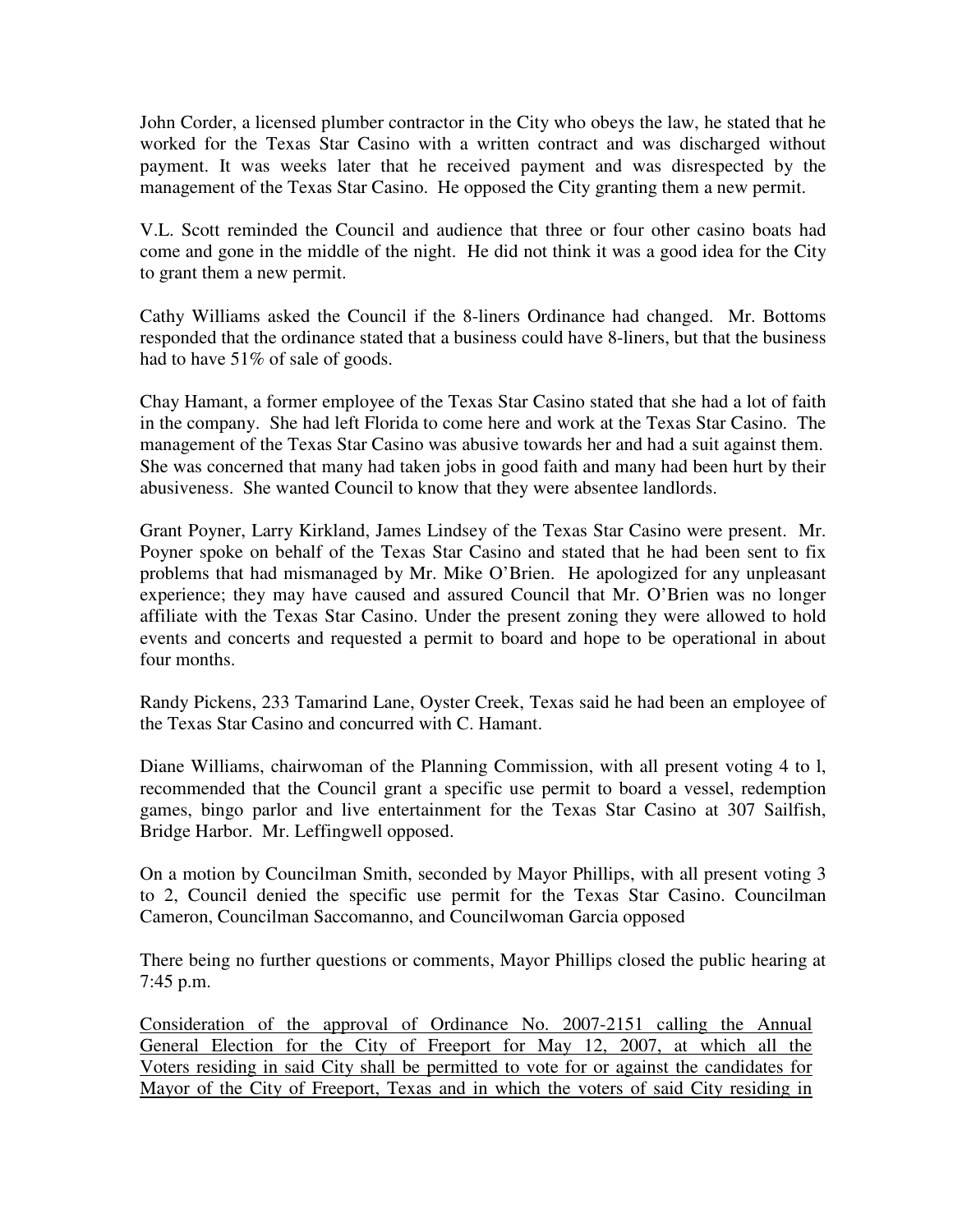Wards B and D shall be permitted to vote for or against the candidates for positions B and D on the City Council of the City of Freeport, Texas.

On a motion by Councilman Smith, seconded by Councilman Cameron, with all present voting "aye", Council unanimously approved Ordinance No. 2007-2151 calling the Annual General Election for the City of Freeport for May 12, 2007, at which all the voters residing in said City shall be permitted to vote for or against the candidates for Mayor of the City of Freeport, Texas and in which the voters of said City residing in Wards B and D shall be permitted to vote for or against the candidates for positions B and D on the City Council of the City of Freeport, Texas, with amending the location to Velasco Community Center, 110 Skinner Street, Freeport, Texas.

Consideration of the approval of Ordinance No. 2007-2152 annexing approximately 122 acres of land being all of Tracts No. 39 through 42 Brazos Coast Investment Company Subdivision No. 8 out of the F.J. Calvit League, Abstract 51, and a portion of the Branch T. Archer League, Abstract 9, Brazoria County, Texas, located North of the Bridge Harbor Subdivision and West of the Gulf Intracoastal Waterway, within the extra-territorial jurisdiction of and adjacent to the Corporate limits of the City of Freeport, Texas.

On a motion by Councilman Smith, seconded by Councilman Saccomanno, with all present voting 4 to l, Council approved Ordinance No. 2007-2152 annexing approximately 122 acres of land being all of Tracts No. 39 through 42 Brazos Coast Investment Company Subdivision No. 8 out of the F.J. Calvit League, Abstract 51, and a portion of the Branch T. Archer League, Abstract 9, Brazoria County, Texas, located North of the Bridge Harbor Subdivision and West of the Gulf Intracoastal Waterway, within the extra-territorial jurisdiction of and adjacent to the Corporate limits of the City of Freeport, Texas. Councilman Cameron opposed.

Consideration of the approval of Ordinance No. 2007- 2153 amending Section 33.13 of the Code of Ordinances of said City to correct the reference contained therein to Section 33.12 of said code by changing it to Section 33.11.

On a motion by Councilman Cameron, seconded by Councilman Saccomanno, with all present voting "aye", Council unanimously approved Ordinance No, 2007-2153 amending Section 33.13 of the Code of Ordinances of said City to correct the reference contained therein to Section 33.12 of said code by changing it to Section 33.11.

Consideration of the approval of Ordinance No. 2007-2154 vacating, abandoning and closing a portion of the dedicated but unopen public street known as Stratton Street, lying between Blocks 710 and 734 of the Velasco Townsite within said City, authorizing the sale thereof to adjoining land owners and authorizing the Mayor and City Secretary to execute and attest the necessary deeds.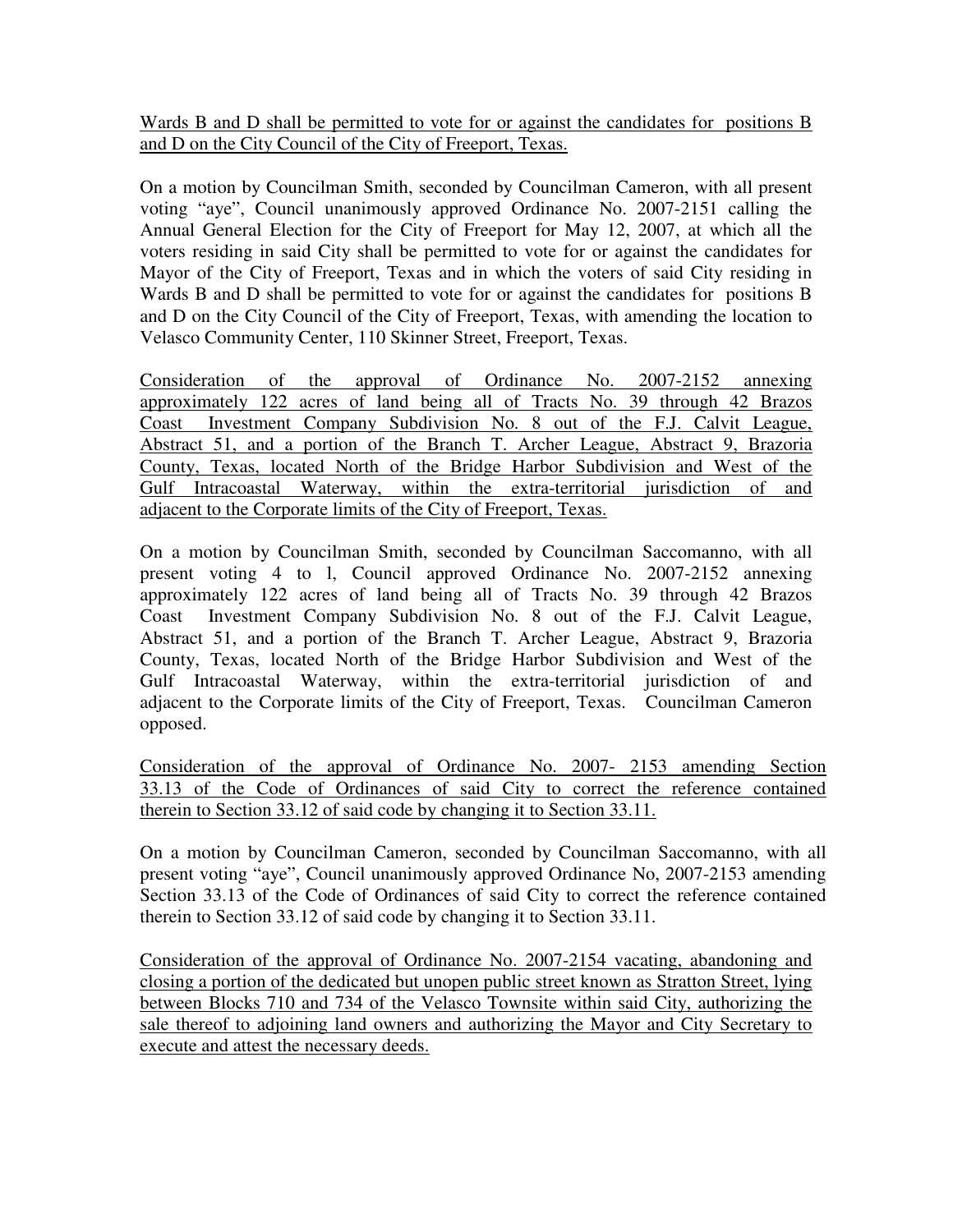On a motion by Councilman Saccomanno, seconded by Councilman Smith, with all present voting "aye", Council unanimously approved Mr. Hickey's recommendation to approve Ordinance No. 2007-2154 to vacating, abandon and closing a portion of the dedicated but unopen public street known as Stratton Street, lying between Blocks 710 and 734 of the Velasco Townsite within said City, authorizing the sale thereof to adjoining land owners and authorizing the Mayor and City Secretary to execute and attest the necessary deeds.

Consideration of the approval of Ordinance No. 2007-2155 amending Ordinance No. 2006-2150, which reduced the extraterritorial jurisdiction of said City to exclude 956.30 acres of land adjacent to the right descending bank of Bastrop Bayou, between old state Highway 288 and Fm Highway 523, therein described, to change the acreage excluded from 956.30 to 958.80 acres.

On a motion by Councilman Smith, seconded by Councilman Saccomanno, with all present voting "aye", Council unanimously approved Ordinance No. 2007-2155 amending Ordinance No. 2006-2150, which reduced the extraterritorial jurisdiction of said City to exclude 956.30 acres of land adjacent to the right descending bank of Bastrop Bayou, between old state Highway 288 and Fm Highway 523, therein described, to change the acreage excluded from 956.30 to 958.80 acres.

Consideration of the approval of rescheduling February 19, 2007 Council Meeting to February 20, 2007, to observe President's Day.

On a motion by Councilman Cameron, seconded by Councilwoman Garcia, with all present voting "aye", Council unanimously approved rescheduling February 19, 2007 Council Meeting to February 20, 2007 to observe President's Day.

Consideration of the approval of setting a public hearing date for demolition or repairs of the following properties:

- 406 East  $2<sup>nd</sup>$  Street
- 410 East  $2<sup>nd</sup>$  Street
- 431 West  $2<sup>nd</sup>$  Street

On a motion by Councilman Smith, seconded by Councilman Saccomanno, with all present voting 4 to l, Council approved setting a public hearing date for March 5, 2007 for demolition or repairs of the following properties: 406 East  $2<sup>nd</sup>$ , 410 East  $2<sup>nd</sup>$ , 431 West Street. Councilman Cameron opposed.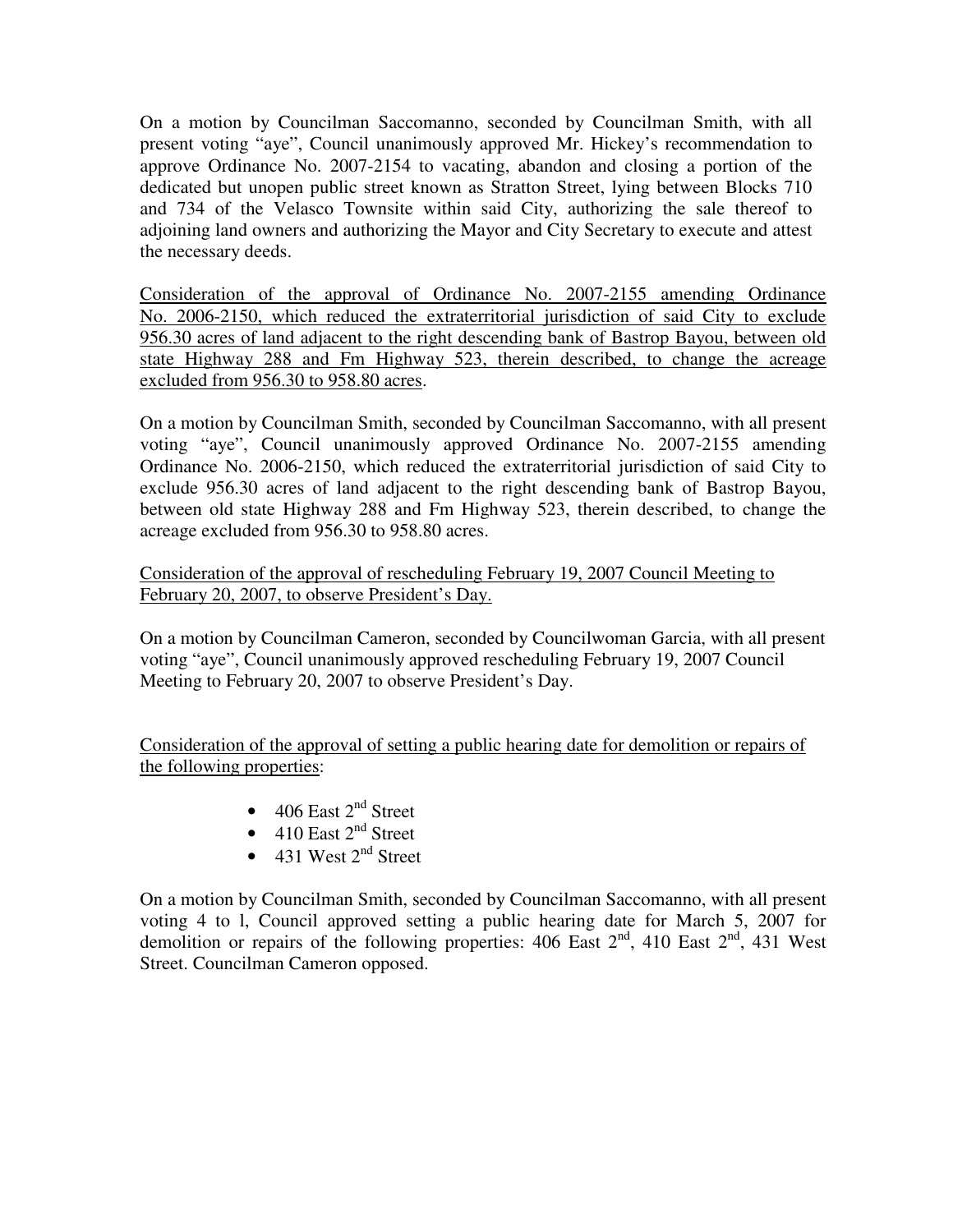Consideration of the approval of calling a Joint Public Hearing with the Planning Commission regarding:

- Changing the present R-3 zone to C-2 zone on Block 6, Lots l-12, Velasco Townsite, known as 108, 116, 122, and 124 South Ave. D. requested by the VFW # 4341.
- Amending the definition of sexually oriented business contained in Section 155.002 of the Code of Ordinances.
- Amend Chapter 155 of the Code of Ordinance by adding a new section to be known as Section 155.024, making provisions for the classification of new and unlisted commercial uses.

On a motion by Councilman Smith, seconded by Councilman Saccomanno, with all present voting "aye", Council unanimously approved March 5, 2007 at 6:00 p.m. to schedule a Joint Public Hearing with the Planning Commission to consider the above proposals.

Consideration of the approval of signing a replat of Lot 10, 11, 12, Bridge Harbor Subdivision, F. J. Calvit League, Abstract 51, as recorded in Volume 9, Pages 31 & 32, Brazoria County Plat Records, approved by the Planning Commission on January 29, 2007.

On a motion by Councilman Saccomanno, seconded by Councilman Smith, with all present voting "aye", Council unanimously approved signing a replat of Lot 10, 11, 12, Bridge Harbor Subdivision, F.J. Calvit League, Abstract 51, as recorded in Volume 9, Pages 31, & 32, Brazoria County Plat Records, approved by the Planning Commission on January 29, 2007.

Consideration of the approval of selling Block 52, Lot 12 and West ½ of Lot 11, Freeport Townsite, known as 210 West 8<sup>th</sup> Street, to Habitat for Humanity.

On a motion by Councilman Cameron, seconded by Councilman Smith, with all present voting "aye", Council unanimously approved selling Block 52, Lot 12 and West ½ of Lot 11, Freeport Townsite, known as 210 West 8<sup>th</sup> Street, to Habitant for Humanity. Mary Ruth Rhodenbaugh, Director of Habitat for Humanity asked if Council could continue to waive the city permits fees. Mayor Phillips answered her that it had been the practice and it would continue.

Consideration of the approval of a request from Main Street to temporary close portions of the following streets for the Mardi Gras Parade and Street Dance on Friday, February l6, 2007: Parade starting on Second Street from Brazosport High School to Memorial Park from 6:00 p.m. to 7:30 p.m. Street dance on Second Street between Beech Street and Cedar Street from 5:00 P.M. to 12:00 P.M.

On a motion by Councilwoman Garcia, seconded by Councilman Smith, with all present voting "aye", Council unanimously approved Main Street request to temporary close portions of the following streets for the Mardi Gras Parade and Street Dance on Friday, February l6, 2007: Parade starting on Second Street from Brazosport High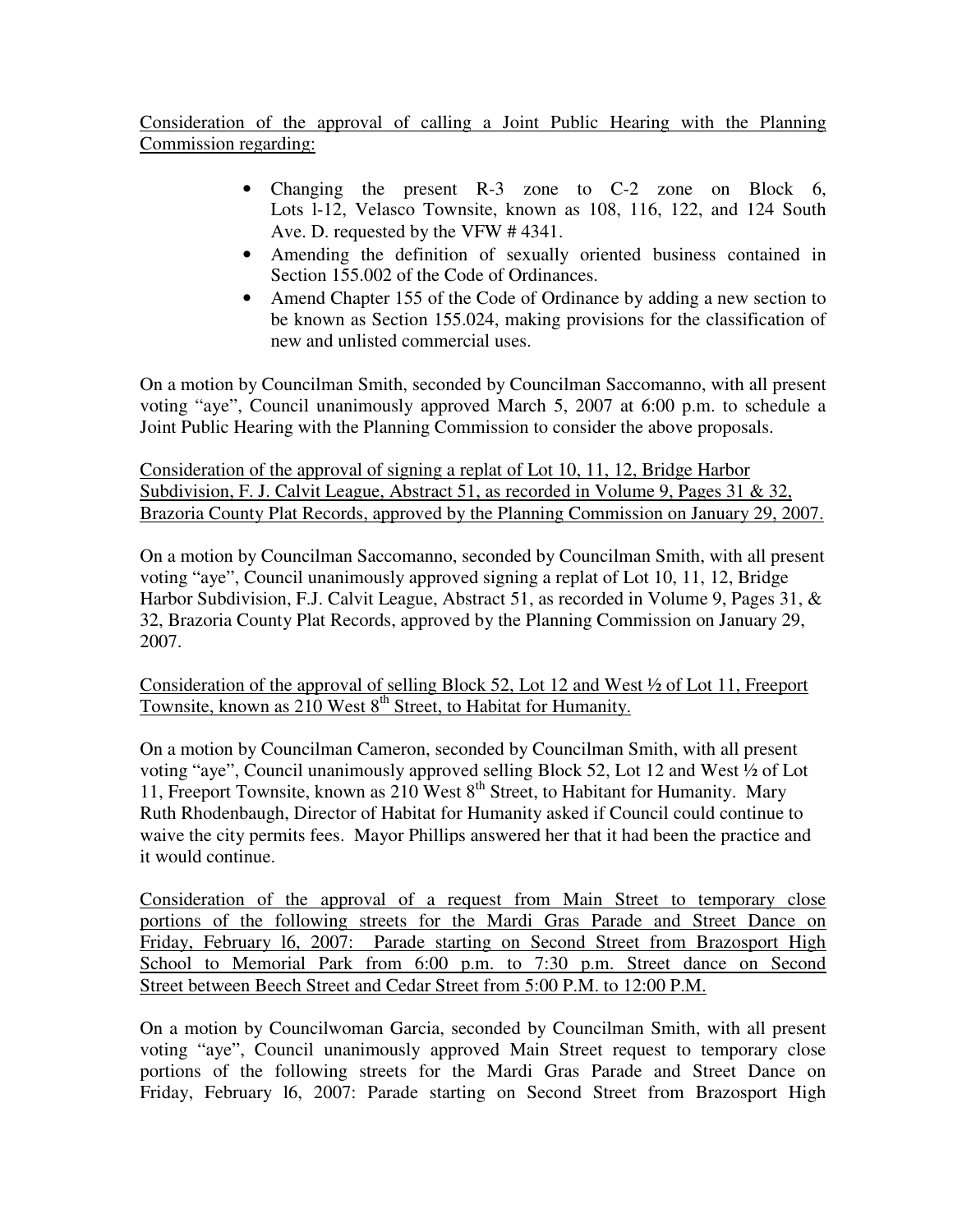School to Memorial Park from 6:00 p.m. to 7:30 p.m. Street dance on Second Street between Beech Street and Cedar Street from 5:00 P.M. to 12:00 P.M.

### Elected Official Report

Councilman Smith stated that the Senior Citizens committee has continuously had 70 to 75 people at their events. The committee is planning a trip on March 8, 2007 to the George Bush Presidential Library at College Station.

Mayor Phillips stated that he had spent 70 days at the hospital. He commended the Brazosport Regional Medical Center for an excellent job on attending him. He thanked all for the flowers, plants, get well cards, and phone calls, appreciated all for their concern and well wishes. He said he would never be able to thank everyone enough and he is glad to be back at the Council Chambers.

Councilman Saccomanno reported a Main Street meeting is scheduled for tomorrow.

# **Work Session**

# Administration Report

Chief Pynes reported that the new officers are trained and ready to roam and protect the City. The Police Department is looking forward to Mardi Gras and is building a float to compete in the parade. He will be attending the Texas Police Chief's Association Legislative Conference in Austin, Texas on February 12th & l3th, 2007. Also, will attend the Police Chief's Leadership Series in San Antonio, Texas. The department received \$1,000.00 donation from Wal-Mart for projects. Mr. Roy Yates has helped with donations as well.

Jerry Meeks routine work with rain problems; repaired 3 sewer cave- in's.

Chris Motley sent employees to Stafford for two day training. He will be attending Arson Conference in Humble, Texas.

Mary Stotler attended the Texas Independent Region Trail rally at the Alamo in San Antonio, Texas. She will attend a meeting in Houston promoting the Triathlon scheduled for September 2, 2007. Also, attended the Keep Brazoria County Beautiful Association planning a permanent hazardous waste management facility. She is working on the Mardi Gras Parade and Dance for February l6th and 17th, 2007.

Pinkey Hartline reported that a slow month due to the weather. He is promoting specials but the weather has been bad; golf course wet.

Larry Fansher's crew continues to perform ground care maintenance, addressing pot holes in streets and alley ways. Ball parks maintenance continues; gearing up for spring events.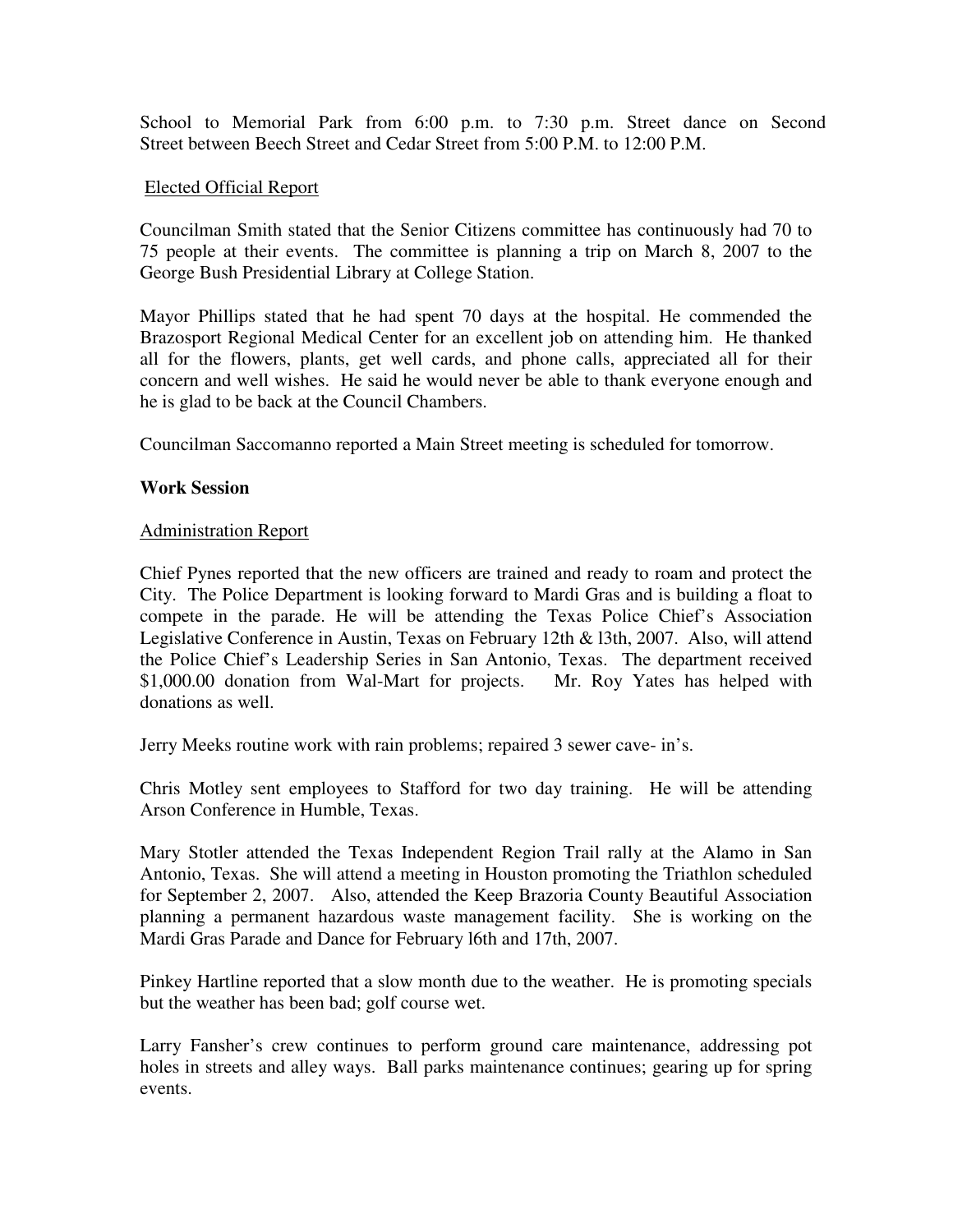Gary Beverly stated the City's Ordinance and agendas are available on line. The latest audit report is on line, too. A GIS website link is available to find information about properties. A great tool for looking up information of interest. This is a response from public's request.

Ron Bottoms' met with citizens from Bridge Harbor and they formulated a plan to dredge the canal. The citizens will form a 501-3 (C) association and take control of the plan. The city will provide some support and assist in finding a disposal area. He had been talking to the Corp. of Engineers for the Marina permit.

#### Discussion concerning the marina project.

Mr. Bottoms and Rene Damian of Damian & Gallion, Associates showed council the marina layout design and the properties where the marina is being built. On a PowerPoint presentation, he pointed out where 180 wet slips and 265 dry slips will be constructed. It does not include any property other then our own (EDC) and the developer's property. The Gore property remains to the left of the marina. He stated that \$110,000.00 has been spent on debris removal. He showed a before and after picture of the waterfront; looked very clean afterwards. A new development agreement has been signed. He talked about relocating Trico facility down the river. The bids for building Trico a metal 40 x 80 building came in around \$65,000. The City will provide some in house work to safe money. Rene Damian explained that the levee will require some modifications. The levee will encroach in the City right of way. He met with the Velasco Drainage District and will be meeting their requirements to build.

#### Discussion concerning the FM1495 bridge boat ramp.

Larry Fansher showed a PowerPoint presentation concerning the FM 1495 bridge boat ramp. He said it was an opportunity to expand the ramp to include restrooms, showers and pavilion accommodations. Brazoria County Parks Department and Pct. L Commissioner Dude Payne are supportive of the idea of applying for Texas Parks and Wildlife grant funding that would pay for these additional amenities. Freeport's role would consist of providing maintenance and employee to inspect the grounds, ramp, restrooms and pavilion. Larry Fansher recommended that consideration and support be given to this project and to make an official request to sign an interlocal agreement.

# Discussion concerning safety signs that promote Motorcycle Awareness and Safety for all wheeled vehicles in the City of Freeport.

Roddy Mohler asked that Motorcycle Awareness Safety Signs be installed in the entryway of the City of Freeport to promote motorcycle safety in general. This item will be on the next city council agenda.

Mayor Phillips closed the work session and opened the executive session at 9:10 p.m.